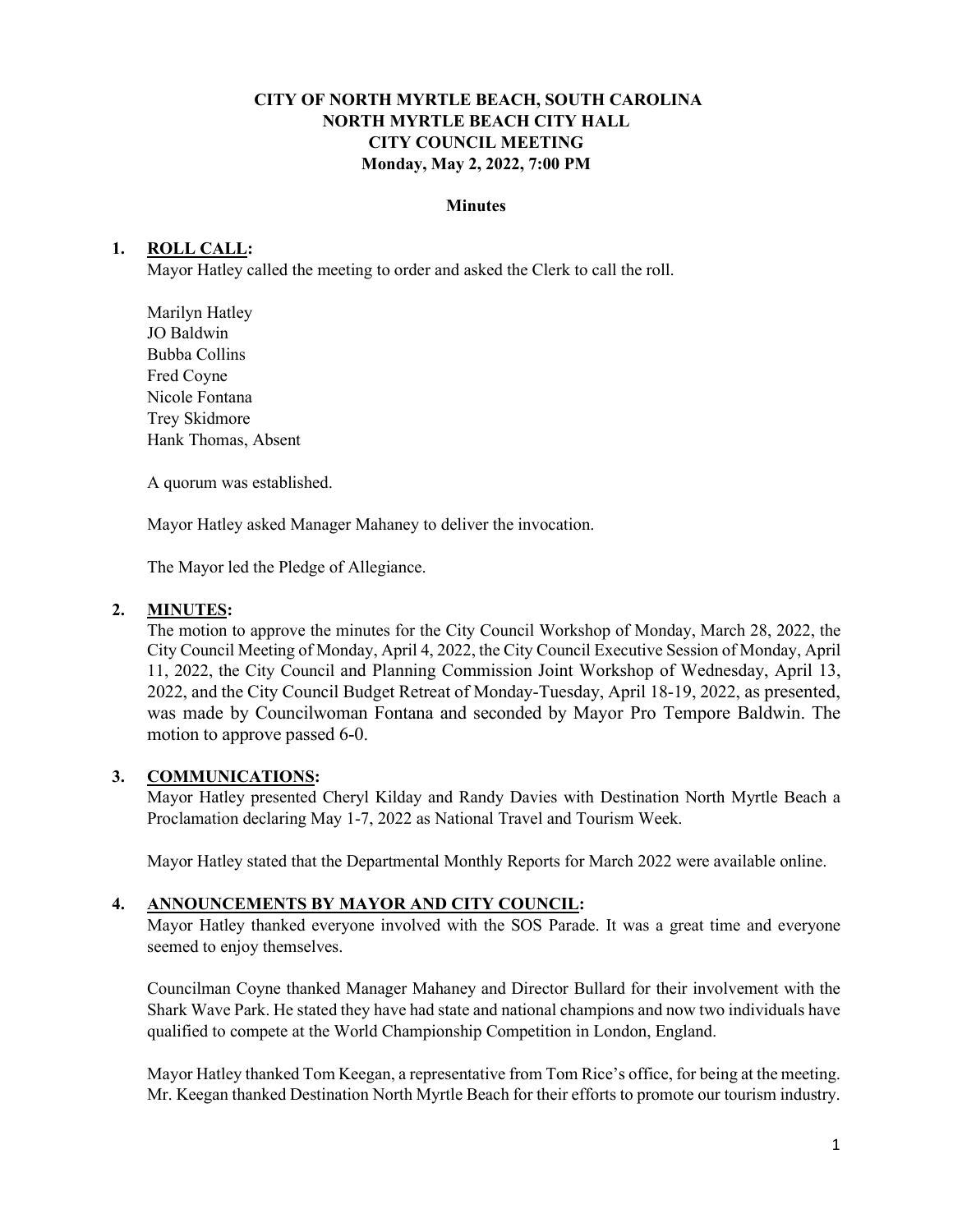# **5. CONSENT AGENDA:**

- A. MOTION TO APPROVE: Run North Myrtle Beach 5K Marathon on March 25, 2023
- B. MOTION TO APPROVE: Anderson-Estep Surfing Championship and Wheel to Surf on May 21-22, 2022
- C. MOTION TO APPROVE: Music on Main Concert Series 2022
- D. ORDINANCE/SECOND READING: Amendment to the Parkway Group Planned Development District (PDD) creating the Palmetto Coast Industrial Park
- E. ORDINANCE/SECOND READING: Amendment to the Parkway Group PDD Development Agreement regarding the Palmetto Coast Industrial Park and to authorize the City Manager to sign the document on behalf of the City
- F. ORDINANCE/SECOND READING: Petition for annexation and zoning designation for 0.5 acres on Riverside Drive
- G. ORDINANCE/SECOND READING: Amendments to Chapter 23, Zoning, of the Code of Ordinances of North Myrtle Beach, South Carolina regarding exempt public service uses
- H. ORDINANCE/SECOND READING: Amendments to Chapter 23, Zoning, of the Code of Ordinances of North Myrtle Beach, South Carolina revising the definition of *Park and Sports Complex* and *Public Park and Recreation Facilities*

Mayor Hatley asked the Council to consider Items A-H together. Mayor Pro Tempore Baldwin stated he had recused himself from Item H at the last Council meeting and needed to at this meeting. Mayor Hatley stated they would consider Items A-G together and then Item H separately. The Council agreed and Mayor Hatley read Items A-G by title and called for a motion. The motion to approve was made by Councilwoman Fontana and seconded by Councilman Coyne.

Having no comment from the Council or public, Mayor Hatley called for a vote. The motion to approve passed 6-0.

Mayor Pro Tempore Baldwin recused himself from the discussion and vote of Item H. Mayor Hatley read Item H by title and called for a motion. The motion to approve was made by Councilwoman Fontana and seconded by Councilman Coyne.

Damien Triouleyre, 902 Perrin Drive, North Myrtle Beach, asked for an explanation of the wording that revised the definition of the Sports Complex. Manager Mahaney stated this was a housekeeping item and the ordinance needed to be updated. Commercial activities would not be allowed to happen if the ordinance was not updated. Chris Noury, City Attorney, stated commercial activities were taking place within the parks and the zoning code did not authorize it. This would bring those activities into compliance to allow it. Mr. Triouleyre stated he wanted to make sure it was in compliance with what they were doing.

Having no further comment from the Council or public, Mayor Hatley called for a vote. The motion to approve passed 5-0.

- **6. UNFINISHED BUSINESS:**  None
- **7. NEW BUSINESS:**  None

# **8. PUBLIC COMMENT:**

John, 6200 South Ocean Boulevard, North Myrtle Beach, asked why the paving of North Ocean Boulevard was stopped at  $54<sup>th</sup>$  Avenue. He had the understanding that two years ago, they were going to stop it and finish it after the season. Kevin Blayton, Director of Public Works, stated North Ocean